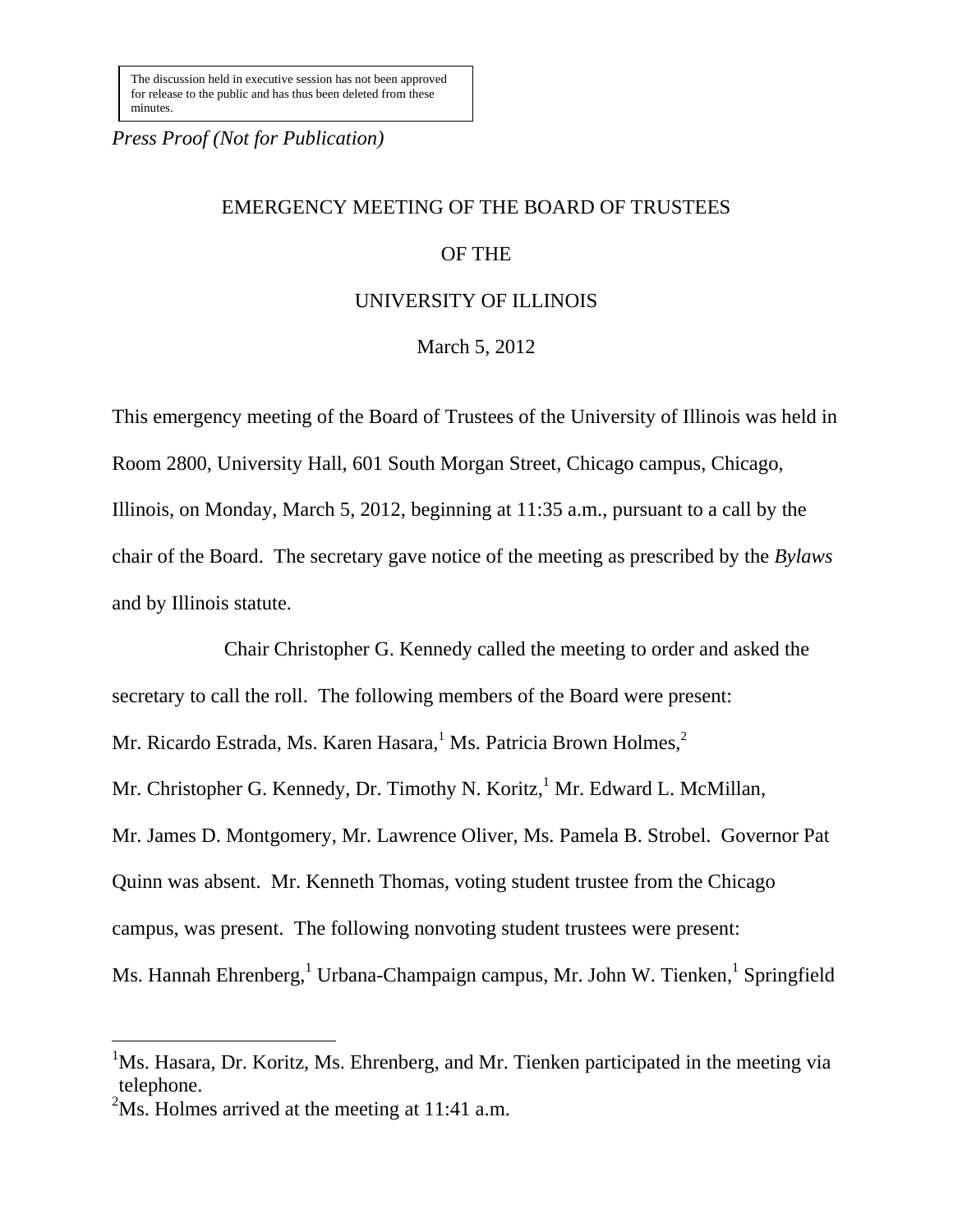campus. President Michael J. Hogan was present. Also present were the officers of the Board: Mr. Thomas R. Bearrows, university counsel; Mr. Lester H. McKeever, Jr., treasurer; Dr. Susan M. Kies, secretary.

#### MOTION FOR EXECUTIVE SESSION

At 11:36 a.m., Mr. Kennedy stated: "A motion is now in order to hold an executive session to consider University employment or appointment-related matters."

On motion of Mr. Montgomery, seconded by Mr. McMillan, this motion was approved. There were no "no" votes.

#### **Material redacted pursuant to the Illinois Open Meetings Act (5 ILCS 120/2.06d)**

## EXECUTIVE SESSION ADJOURNED

At 2:45 p.m., Mr. Kennedy asked that the executive session be adjourned in order to return to the regular Board meeting. There was no disagreement with this request, and the executive session was adjourned.

## MOTION TO ADJOURN

At 2:47 p.m., Chair Kennedy requested a motion to adjourn the meeting. On motion of Mr. Montgomery, seconded by Ms. Holmes, the meeting adjourned.